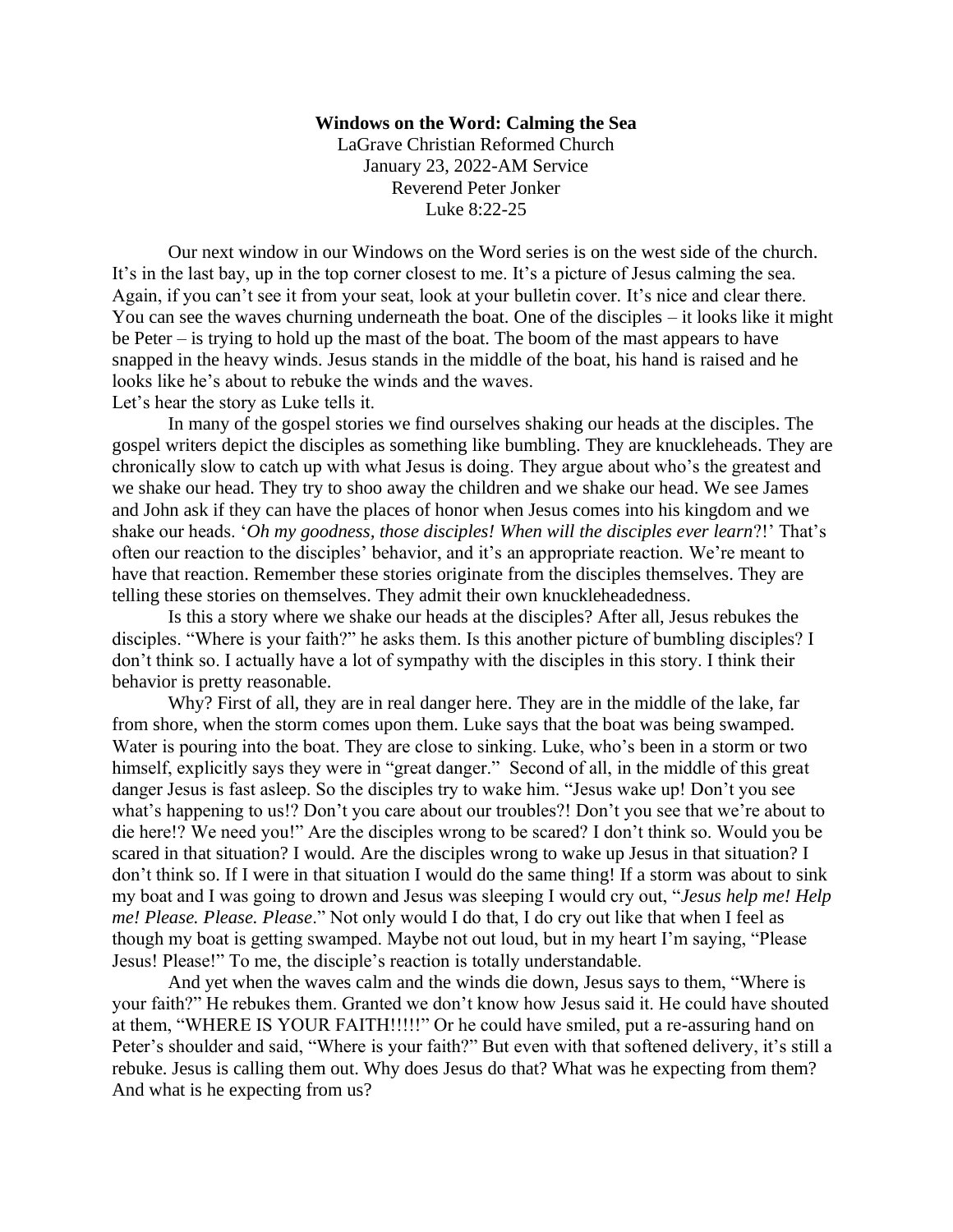I've come to think that when Jesus calls out the disciples, he's not calling them out so much as calling them up. The disciples' reaction may be understandable, it may be the same reaction we would have in that situation, but Jesus is challenging them to something higher and better. Jesus is challenging *us* to something higher and better.

The disciples' reaction is a normal stress reaction. They have a high degree of anxiety – something bordering on panic – and they focus on survival. That's typical. If you've ever seen the movie Titanic, you know that when the ship sinks, only one of the life boats comes back to rescue the people in the water. In the movie, even though there were desperate cries for help, and even though many of the lifeboats weren't full, only one boat goes back to help. This is true to history. The lifeboats on the Titanic had a capacity of 40 persons each, and many of them had far fewer in them when they were lowered. Life boat 2 only had 17 people in it. Yet they refused to go back for survivors. Lifeboat 1 only had 12 people in it. They refused to go back for survivors. The only life boat to go back was lifeboat 14 which had 40 people in it. Even though it had reached capacity, it went back and took on some of the desperate swimmers. You can be outraged at this, and back when these facts were first reported, people were outraged. But they were reading about these events in the comfort of their living rooms eating tea and crumpets. They weren't under pressure. Under pressure, this is what most people do. They panic and they focus on survival. Fear overwhelms us that all we can think about is staying alive. "Master, Master! Master, Master! We're going to drown!!!" For the record, that's also the reaction of the disciples when Jesus gets taken into custody by the Romans just before the crucifixion. Panic and survival. They all abandoned him and fled. Peter denies that he knows Jesus. Typical stuff.

Jesus is merciful. He is patient with his panicky children. He knows we are weak. He knows our form and he remembers that we are dust. So he stands ready to save and help us in our panic and our fear, just as he saves and helps the disciples here. But he wants more. He is looking for more than typical from his people. He's looking for something stronger,

That stronger something begins when we see and know who he is. "*Who is this that even the winds and the waves obey him!?"* ask the disciples after the miracle. That's not just a question that the disciples ask amongst themselves, that's a question posed to us. And the miracle tells us the answer. This is the eternal Son of God. In Genesis 1, the Spirit of God hovered over the waters and then with a word God brings forth the creation – "Let there be light!" Now Jesus stands over the waters of the Sea of Galilee and with a word he brings the storm to heel. The creation power of God is in the hands of Jesus. In Exodus 14, the Israelites are trapped at the edge of the Red Sea, and God commands the waters and they part. Israel is rescued and her enemies are destroyed. Now Jesus too commands the waters and the disciples are saved. The saving power of God is in the hands of Jesus. He's not just strong, he loves us, he knows us by name, he's made promises to us. And this strong loving Jesus is with you in your boat.

When you walk through your life with both the power and the love of Jesus in front of you, if your faith is in this man, when the storm comes you will be focused on more than survival. You might be afraid in that storm, but you will not panic. Your lifeboat might be at capacity, but that doesn't stop you from helping the people around you who are floundering in water and crying for help. The waves may be pounding against your hull, but you keep doing small, mustard seed things. Getting that card in the mail. Taking the phone call of that anxious friend. Volunteering at the shelter. Praying through all the names on the prayer list. Visiting that homebound person. The wind may be whipping your hair, but you keep your eyes on Jesus and you feel his promises under your feet, you take a deep breath and you go out and love. You break off little pieces of yourself and give them to people. 'Here you go. God bless you. Jesus loves